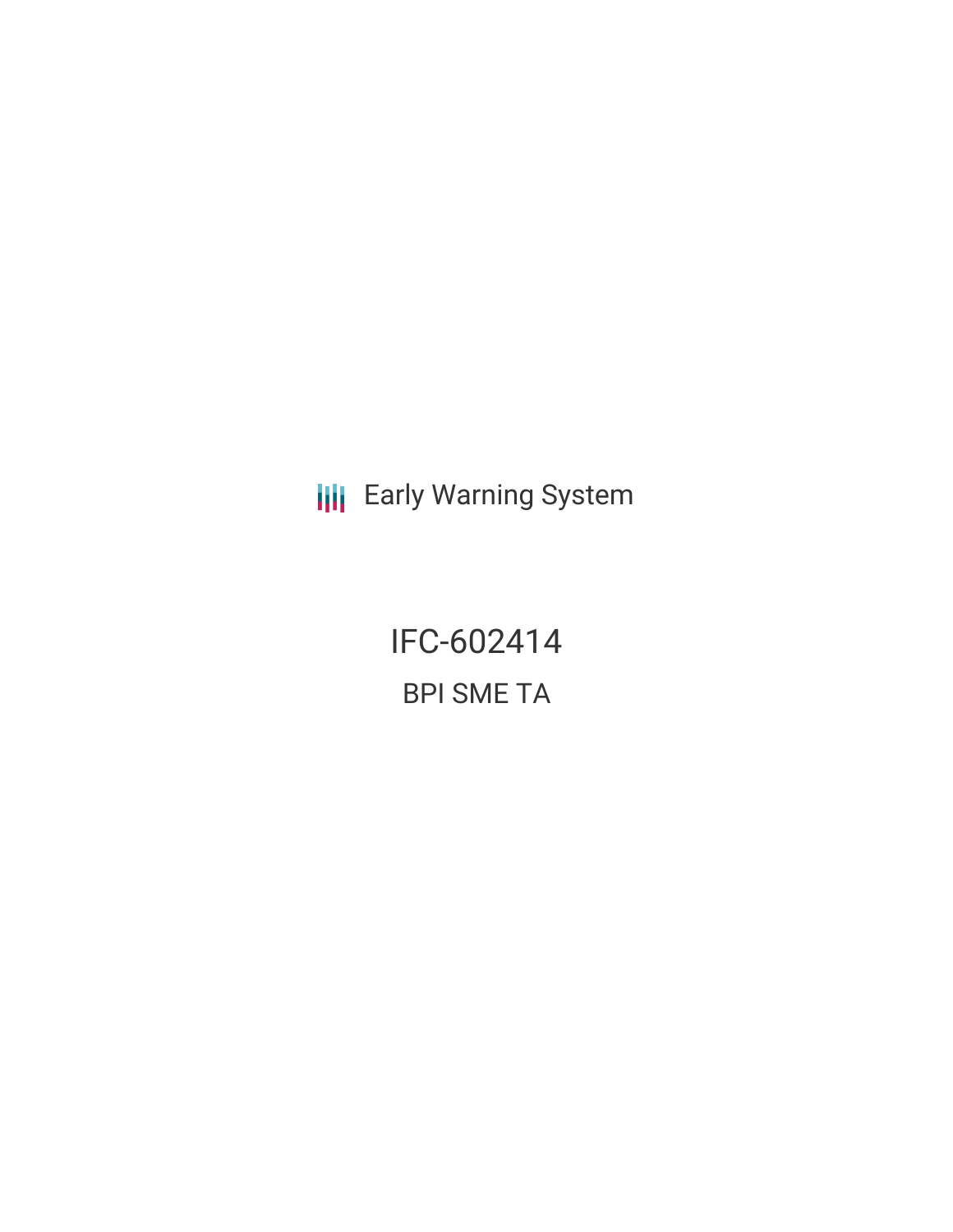# **Quick Facts**

| <b>Countries</b>               | Rwanda                                  |
|--------------------------------|-----------------------------------------|
| <b>Financial Institutions</b>  | International Finance Corporation (IFC) |
| <b>Status</b>                  | Approved                                |
| <b>Bank Risk Rating</b>        | U                                       |
| <b>Voting Date</b>             | 2017-07-26                              |
| <b>Sectors</b>                 | Finance                                 |
| <b>Investment Type(s)</b>      | <b>Advisory Services</b>                |
| <b>Investment Amount (USD)</b> | \$200.00 million                        |
| <b>Project Cost (USD)</b>      | \$200.00 million                        |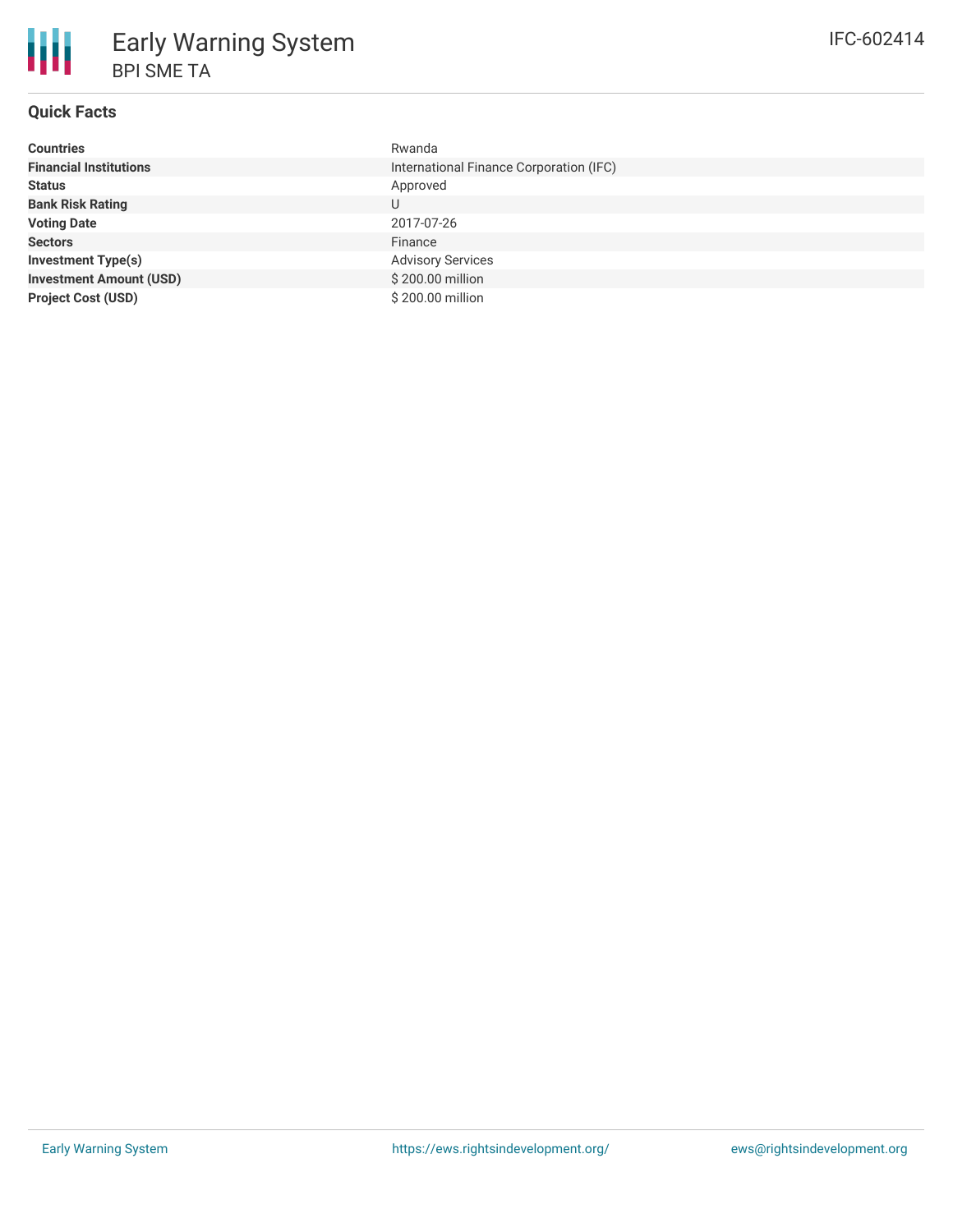

## **Project Description**

According to IFC website, the project aims to provide Technical Assistance to investee SMEs to enable them to scale up operations through building sustainable business models. The project will be expected to achieve high development impact through increasing the reach of the TA intervention to MSMEs in Rwanda.

Relative to the Environmental and Social Risks and Impacts, IFC team has screened this project to assess consistency with IFC's Performance Standards.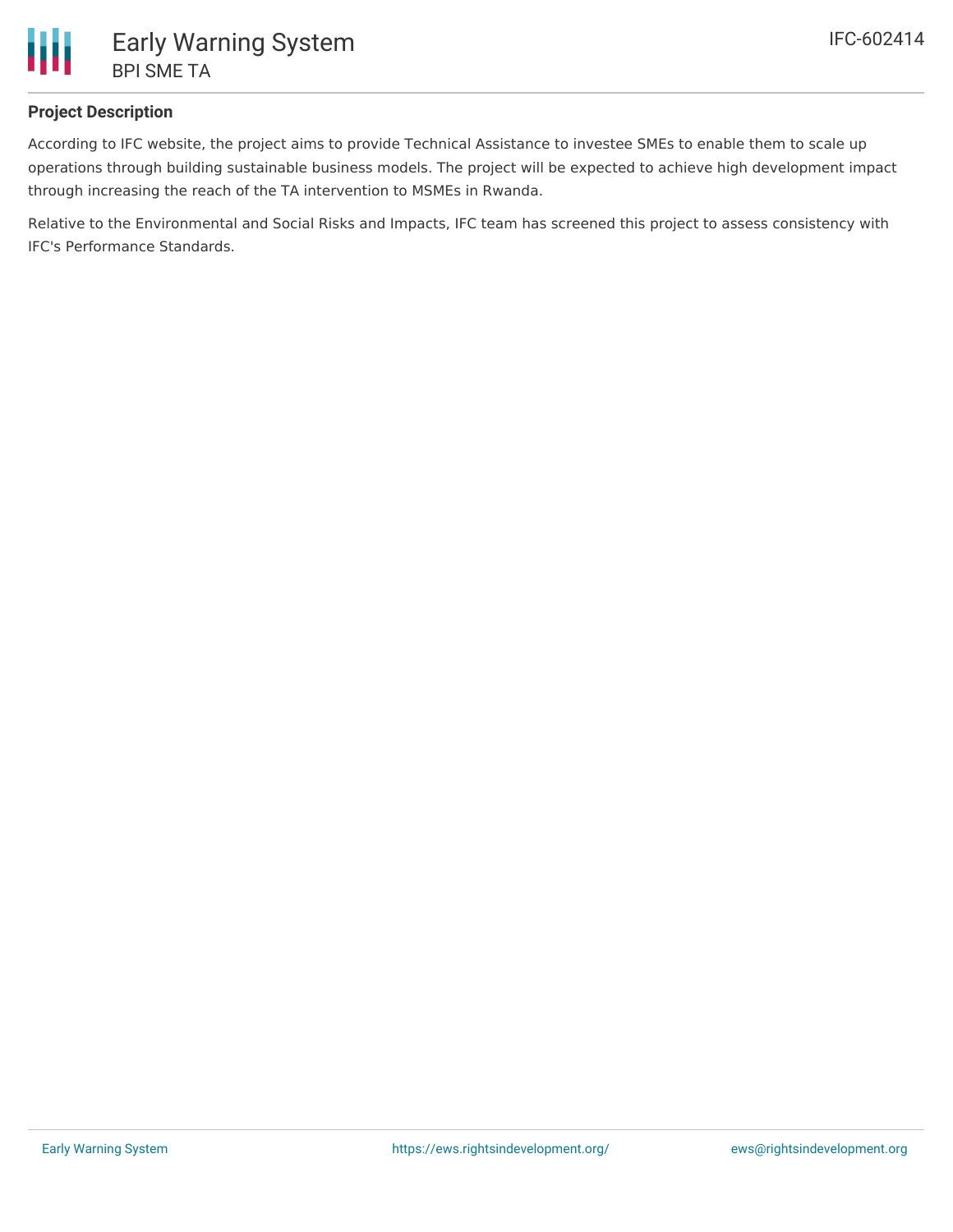

## **People Affected By This Project**

The project will be expected to achieve high development impact through increasing the reach of the TA intervention to MSMEs in Rwanda.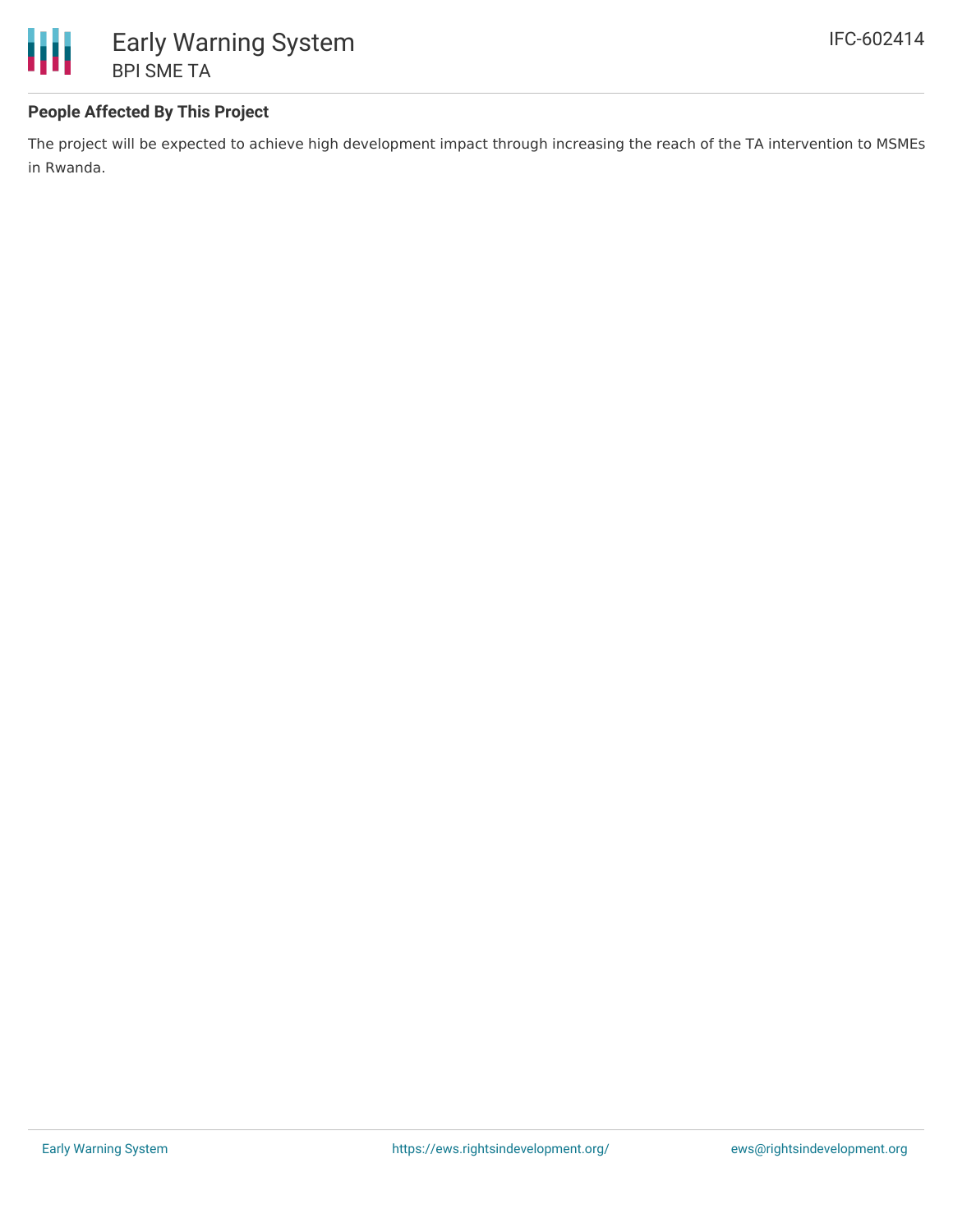#### **Investment Description**

• International Finance Corporation (IFC)